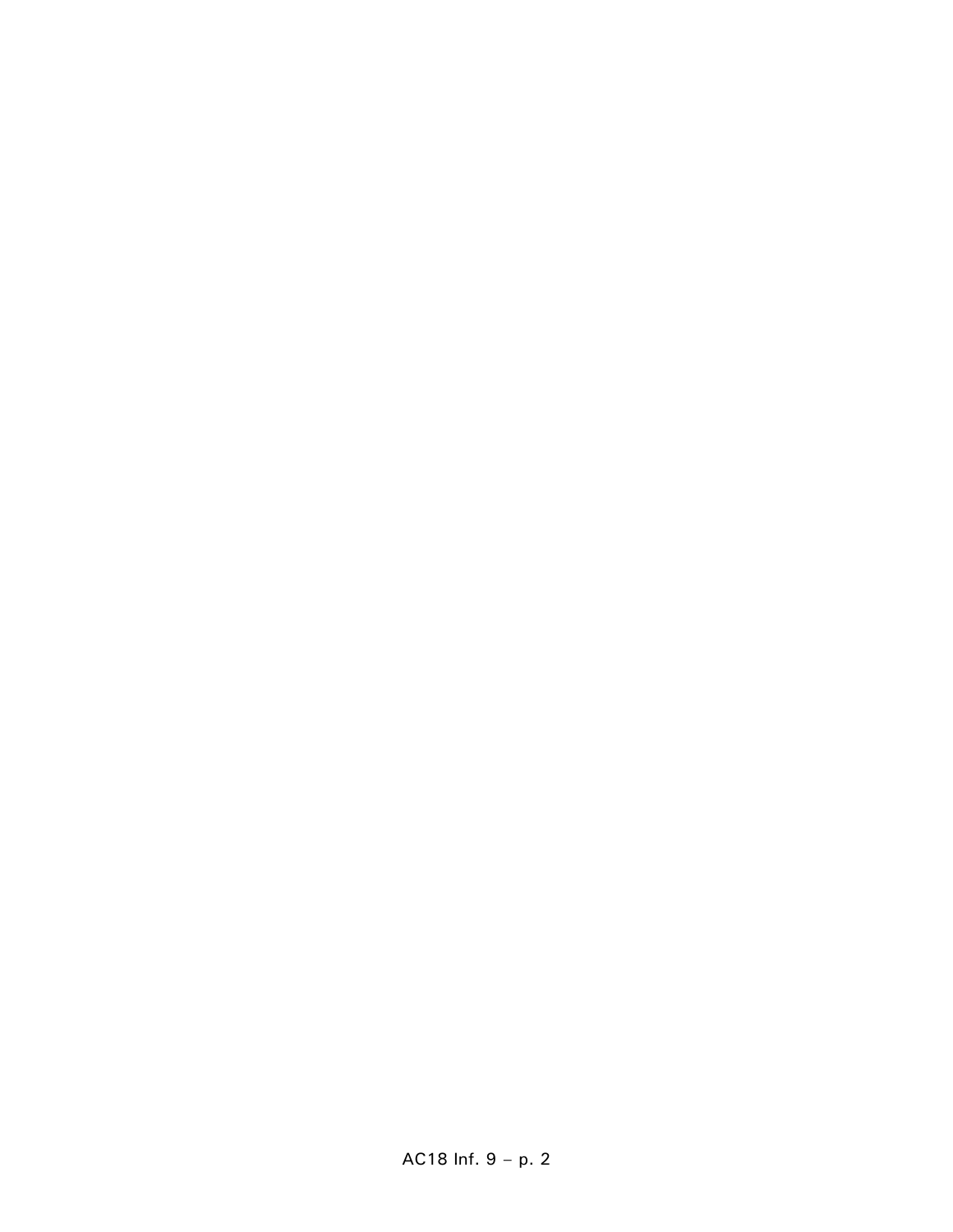#### Identification Manual sheets sent to the Parties since 30 June 2001

### Fauna

## English

Accipitridae: 1 species (provided by Switzerland)

*Cetorhinus maximus*: 5 pages (provided by the United Kingdom)

# French

Accipitridae: 42 species

*Cetorhinus maximus*: 5 pages

## Flora

### French

Timber identification: Introduction (24 pages) plus 6 species

### Identification Manual sheets, currently with the printers, to be sent in April-May 2002

#### Fauna

# English

Accipitridae: 1 species

Elapidae: 1 species (Management Authority of Australia)

Myobatrachidae: 2 species (Management Authority of Australia)

#### French

Cercopithecidae: general remarks: 2 pages

Procyonidae: general remarks (2 pages) plus 1 species

Equidae: general remarks (2 pages) plus 2 species

Artiodactyla: 16 species

Pittidae: 2 species

Fringillidae: 3 species

Accipitridae: 58 species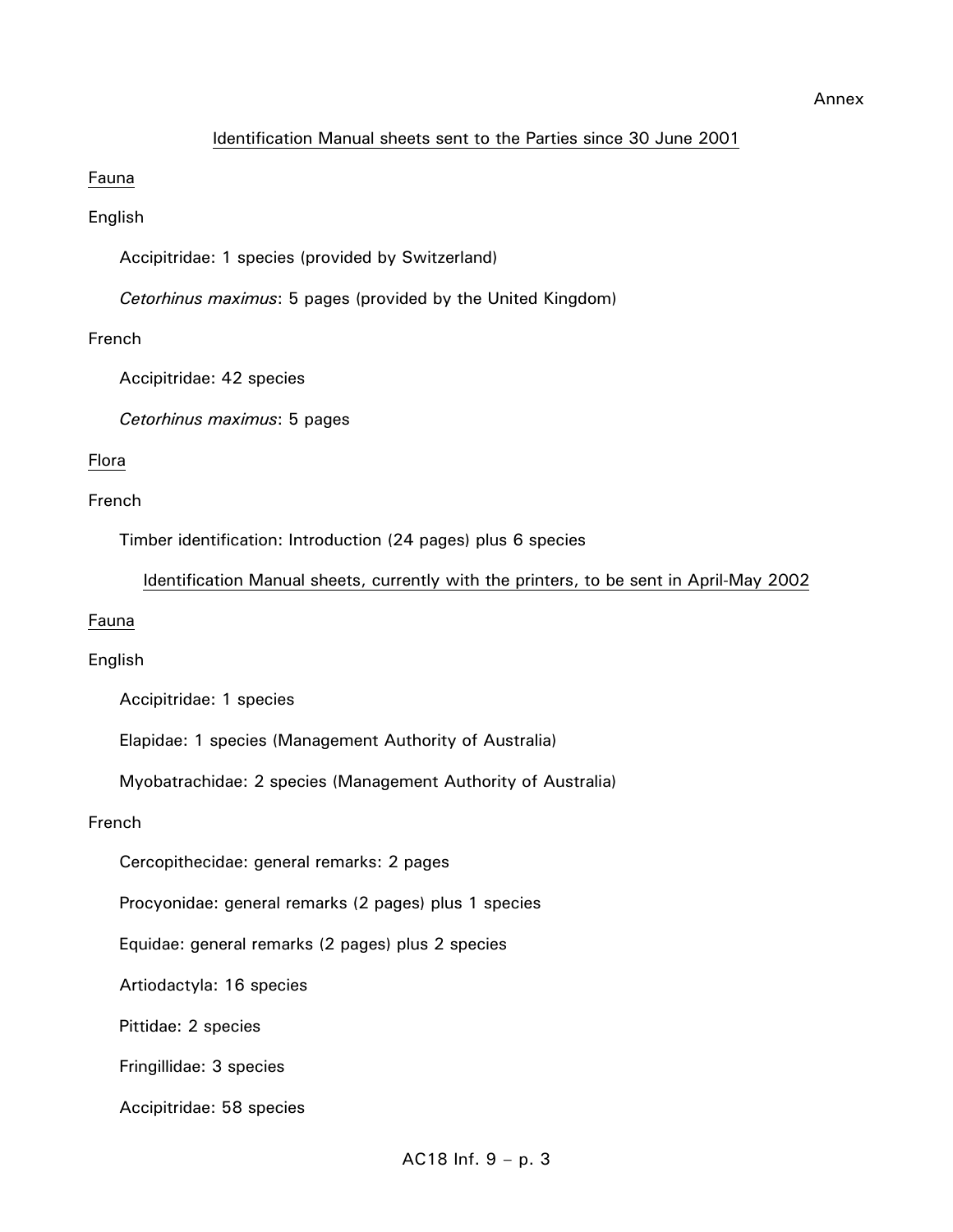# Flora

English

Appendix-I Cactaceae (Management Authority of Switzerland)

 Identification of Cactaceae based on morphological characteristics (ca. 40 pages) in English (prepared under contract with the Secretariat)

 Identification of cycads based on leaf characteristics (ca. 20 pages, including colour illustrations) in English and Spanish (provided by the Management Authority of Switzerland)

# Identification Manual sheets requiring editing and/or formatting

# Fauna

Chamaeleonidae: about 120 sheets (English and French) (Management Authority of Germany)

Accipitridae and other bird families: 57 species (French)

*Chaetophractus nationi* 

*Phelsuma* spp.: 35 species (French)

Cordylidae: 23 species (French)

*Cuora* spp.: key plus six species (English and French) (Management Authority of Switzerland)

*Carcharodon carcharias* (Management Authority of Australia)

# Flora

 Timber identification: Introduction (24 pages) plus 15 species (Spanish) (provided by the Scientific Authority of Spain in Spanish); 9 species in English and French

 Identification of Cactaceae based on morphological characteristics (ca. 40 pages) in French and Spanish (prepared under contract with the Secretariat)

 Identification of Cycads based on leaf characteristics (ca. 20 pages, including colour illustrations) in Spanish (provided by the Management Authority of Switzerland)

 Medicinal plants: 18 species (17 from the Scientific Authority of Germany, one from the Management Authority of China)

*Gonystylus* spp. and *Cedrela odorata* (National Herbarium Netherlands, under contract with the Secretariat)